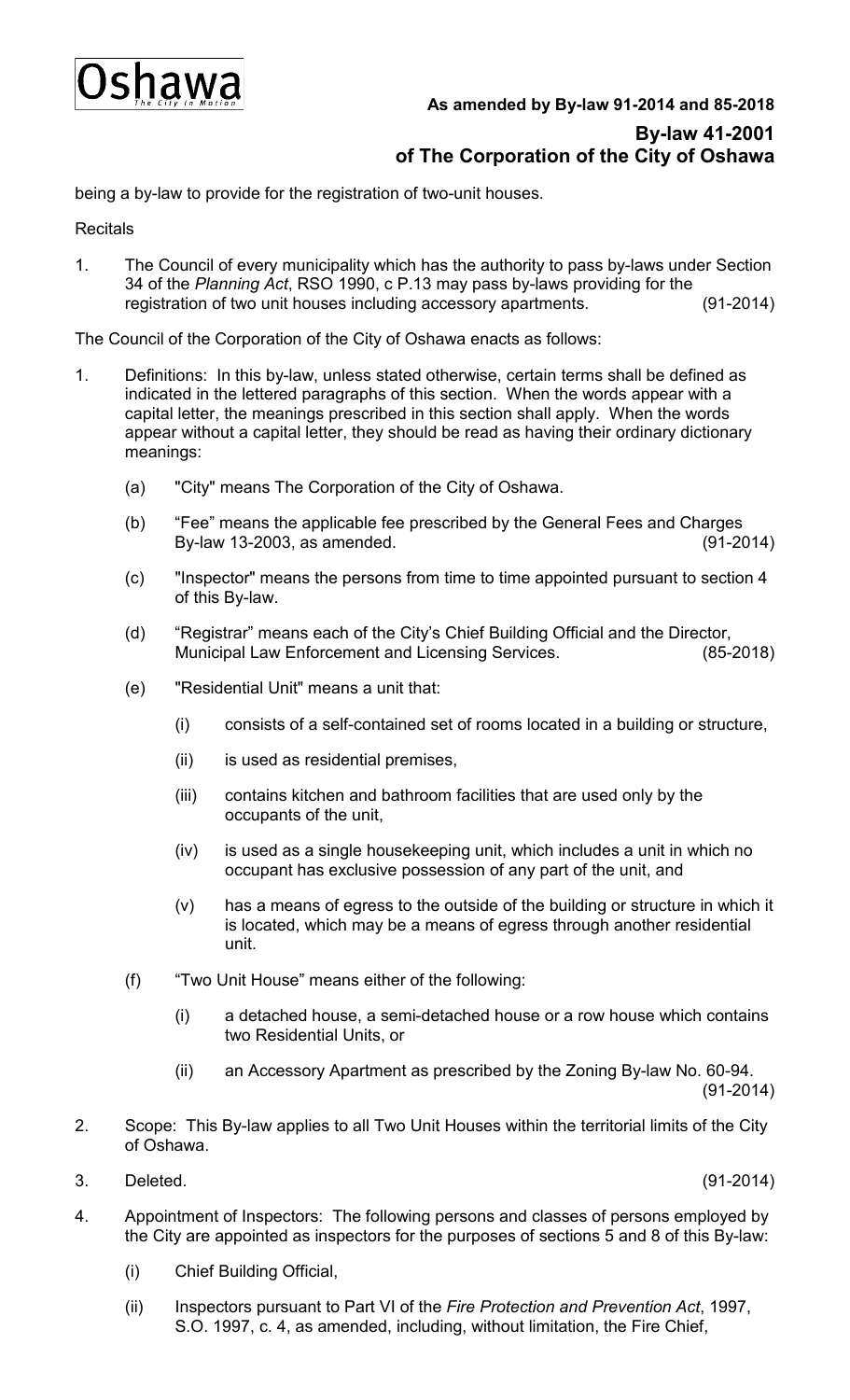- (iii) Building Inspectors,
- (iv) Plumbing Inspectors, and
- (v) An Officer as prescribed by the Inspection By-law 64-2008. (91-2014)
- (vi) Deleted (91-2014)
- 5. Requirement to Register: No person shall fail to register a Two Unit House in accordance with the provisions of this By-law. (91-2014)
- 6. Application: No person other than the registered owner of a Two Unit House may apply to the Registrar for registration of the Two Unit House.
- 7. Application Requirements: Each application for registration of a Two Unit House shall be submitted to the Registrar and shall :
	- (a) be fully completed on the form from time to time prescribed by the Registrar,
	- (b) include such information and documents as the Registrar may, in the Registrar's discretion, require for the purposes of paragraph 9(b) of this By-law, and
	- (c) be accompanied by payment of the Fee.
- 8. Inspection: Without limiting the generality of paragraph 7(b) of this By-law, the Registrar may require such inspections as, in the Registrar's opinion, are necessary to determine, before registration, whether a Two Unit House complies with the standards contemplated by paragraph 9(b) of this By-law.
- 9. Registration: The Registrar may refuse to register a Two Unit House unless the Registrar is satisfied that the following conditions have been satisfied:
	- (a) The application for registration has been prepared and submitted in accordance with sections 6 and 7 of this By-law.
	- (b) The Two Unit House complies with all standards which apply to the Two Unit House at the time of registration and which may be prescribed by any of the following:

| (i) the City's Zoning By-law;                                       | $(91 - 2014)$ |
|---------------------------------------------------------------------|---------------|
| (ii) the City's Property Standards By-law;                          | $(91-2014)$   |
| (iii) the Building Code Act, 1992, SO 1992, c 23;                   | $(91 - 2014)$ |
| $(iv)$ the Building Code, O Reg 332/12;                             | $(91 - 2014)$ |
| (v) the Fire Protection and Prevention Act, 1997, SO 1997, c 4, and | $(91 - 2014)$ |
| (vi) the Fire Code, $O$ Reg 213/07.                                 | $(91 - 2014)$ |

- 10. Public Register: The Registrar shall maintain a written or electronic record respecting each Two Unit House for which an application for registration has been made. Each record shall include, at a minimum, the following particulars:
	- (a) the municipal address of the Two Unit House, and (91-2014)
	- (b) the registration date of the Two Unit House. (91-2014)
- 11. Revocation: The Registrar may revoke the registration of a Two Unit House if, in the Registrar's opinion, the Two Unit House ceases to comply with any of the standards contemplated by paragraph 9(b) of this By-law.
- 12. Penalty: Every person who contravenes any provision of this By-law is guilty of an offence and on conviction is liable to a fine not exceeding the maximum fine from time to time prescribed by s. 61 of the *Provincial Offences Act*, R.S.O. 1990, c. P.33.
- 12A. Administrative Penalty Process By-law 63-2013 applies to each administrative penalty<br>issued pursuant to this By-law. issued pursuant to this By-law.